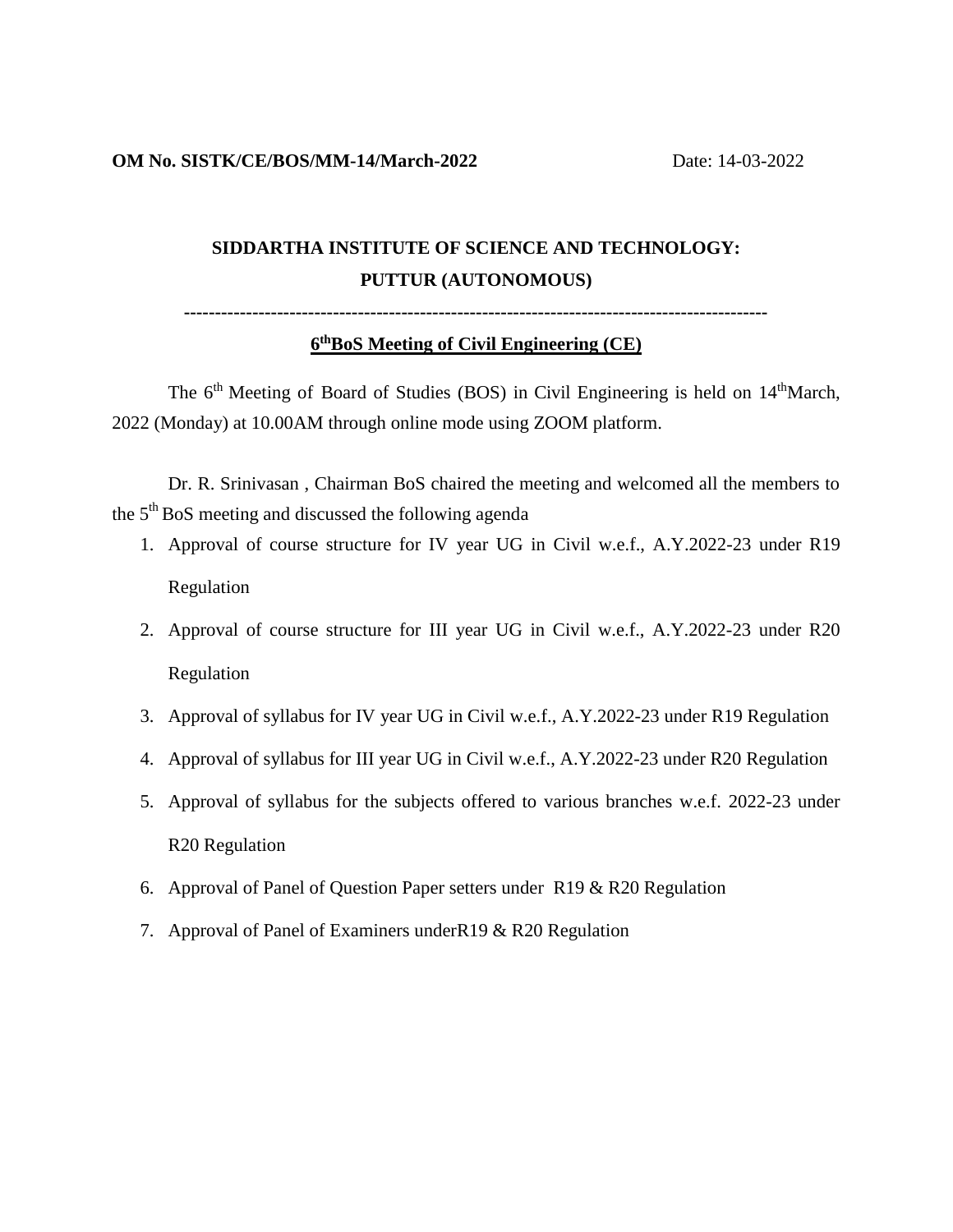After a brief introduction of the agenda items listed above, each agenda item were taken up for discussion and the following resolutions were passed.

## **Minutes:**

### **Agenda: 1**

 Approval of course structure for IV year UG in Civil w.e.f., A.Y.2022-23 under R19 Regulation

### **Resolution: 1**

 After detailed discussion the BoS resolved to approve the course structure for IV year UG in Civil (given in **Annexure –I**) applicable for the A.Y.2022-23 under R19 Regulation

#### **Agenda: 2**

 Approval of course structure for III year UG in Civil w.e.f., A.Y.2022-23 under R20 Regulation

#### **Resolution: 2**

After detailed discussion the BoS resolved to approve the course structure for III year UG in

Civil (given in **Annexure –I**) applicable for the A.Y.2022-23 under R20 Regulation

#### **Agenda: 3**

Approval of syllabus for IV year UG in Civil w.e.f., A.Y.2022-23 under R19 Regulation

#### **Resolution: 3**

After the thorough discussion, syllabus was framed to make the students acquire the required technical knowledge and skills. The BoS resolved to approve the syllabi framed for the IV year B. Tech. (I & II-Semester) (given in **Annexure-II**) under R19 Regulation

#### **Agenda: 4**

Approval of syllabus for III year UG in Civil w.e.f., A.Y.2022-23 under R20 Regulation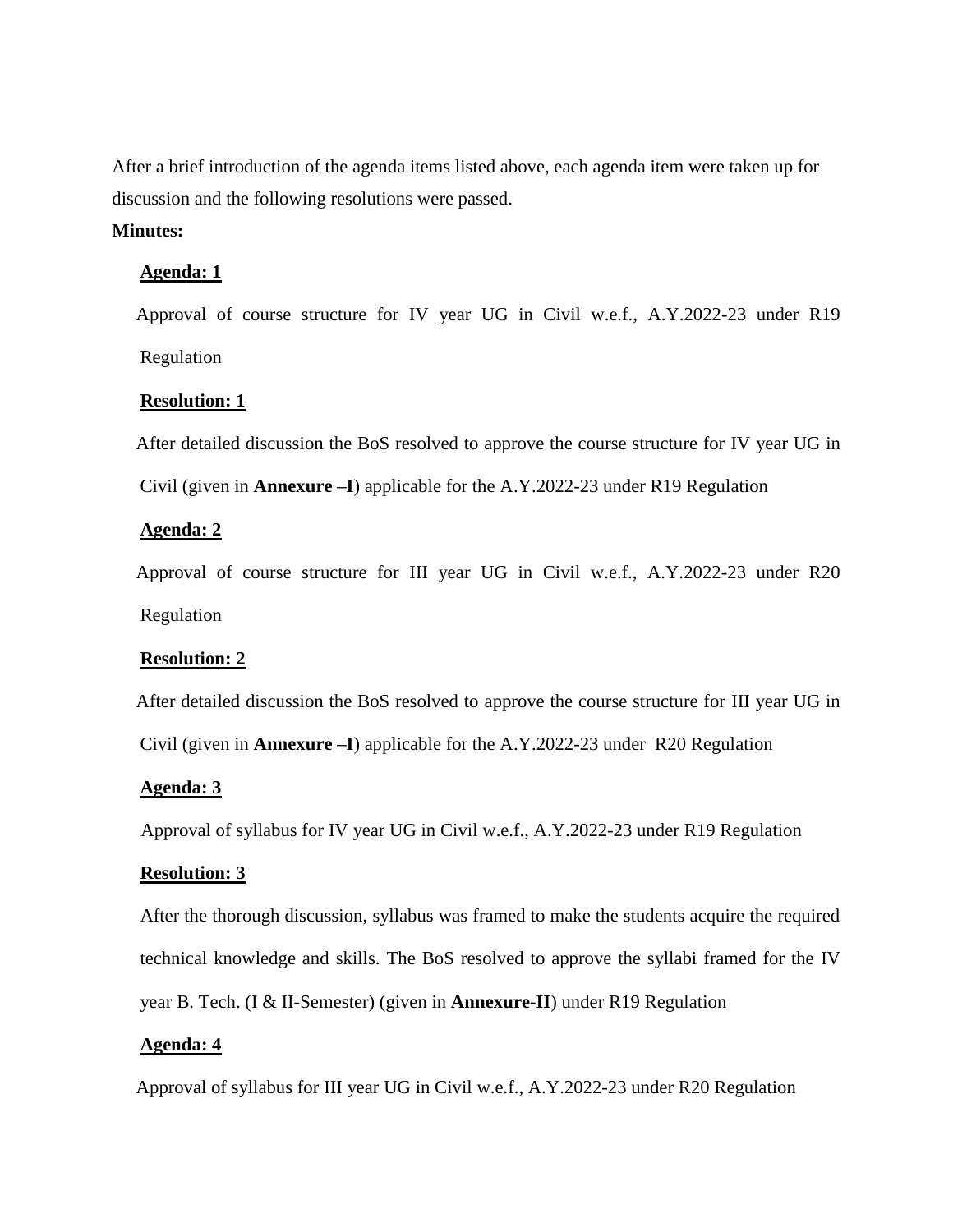#### **Resolution: 4**

After the thorough discussion, syllabus was framed to make the students acquire the required technical knowledge and skills. The BoS resolved to approve the syllabi framed for the III year B. Tech. (I & II-Semester) (given in **Annexure-II**) under R20 Regulation

#### **Agenda: 5**

Approval of syllabus for the subjects offered to various branches w.e.f. 2022-23 under R20 Regulation.

### **Resolution: 5**

After the thorough discussion, syllabus was framed to make the students acquire the required technical knowledge and skills. The BoS resolved to approve the syllabi framed for the subjects offered to various branches w.e.f. 2022-23 under R20 Regulation (given in **Annexure-III**).

#### **Agenda: 6**

Approval of Panel of Question Paper setters under R19 & R20 Regulation

#### **Resolution: 6**

Approved the Panel of Question Paper setters under R19 & R20 Regulation (given in **Annexure –IV**) to be submitted to the college academic council for approval.

#### **Agenda: 7**

Approval of Panel of Examiners under R19 & R20 Regulation

#### **Resolution: 7**

Approved the Panel of Examiners prepared for valuation under R19 & R20 Regulation (given in **Annexure –V**) to be submitted to the college academic council for approval.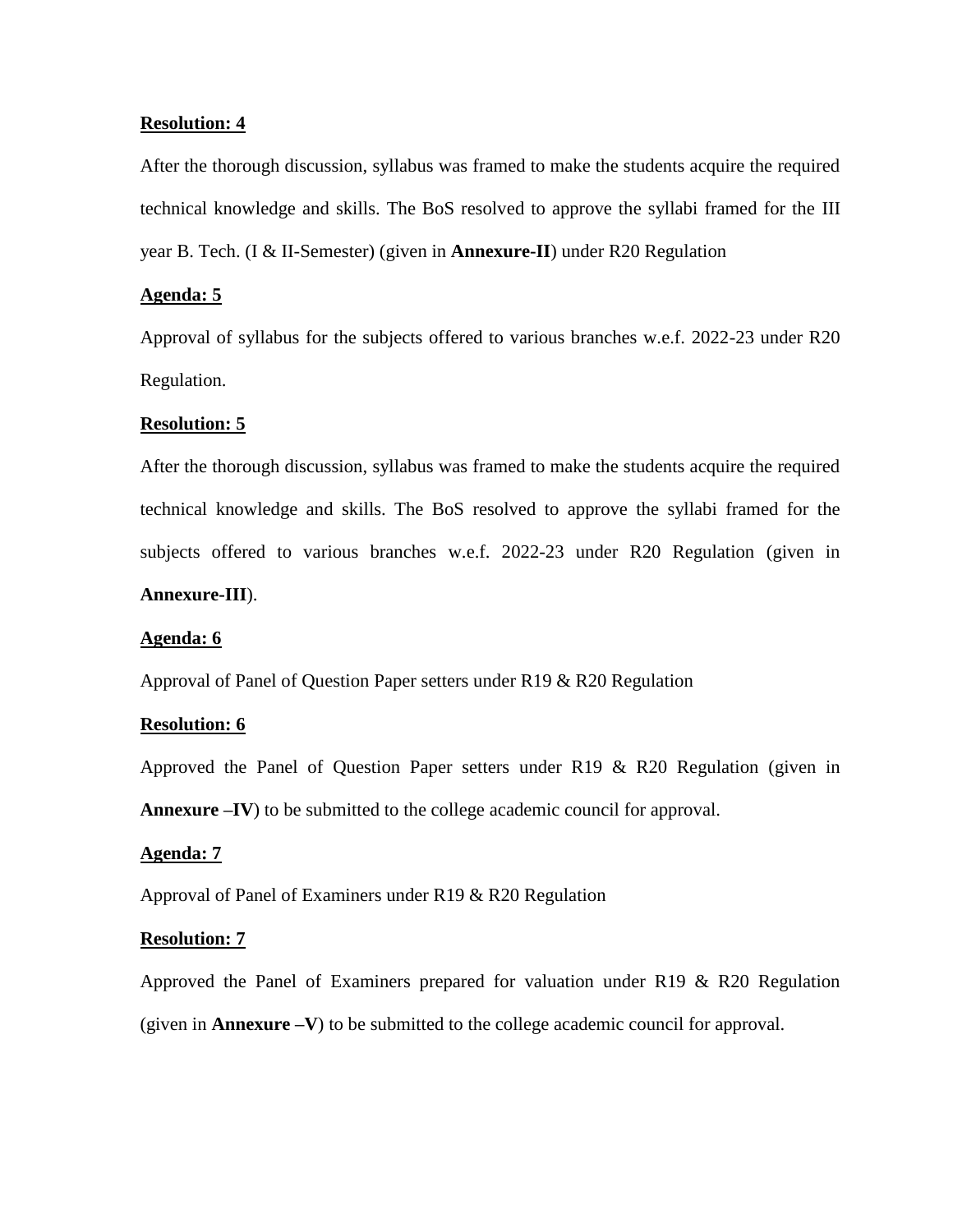Any other item

- 1. The BOS members are suggested Usage of NDLI facility by faculty and Students
- 2. The members of BOS suggested to develop E-Content for the courses by the faculty members.

The above items were discussed, debated and the necessary approval was accorded by the BOS. The meeting was concluded with vote of thanks proposed by the Chairman-BOS.